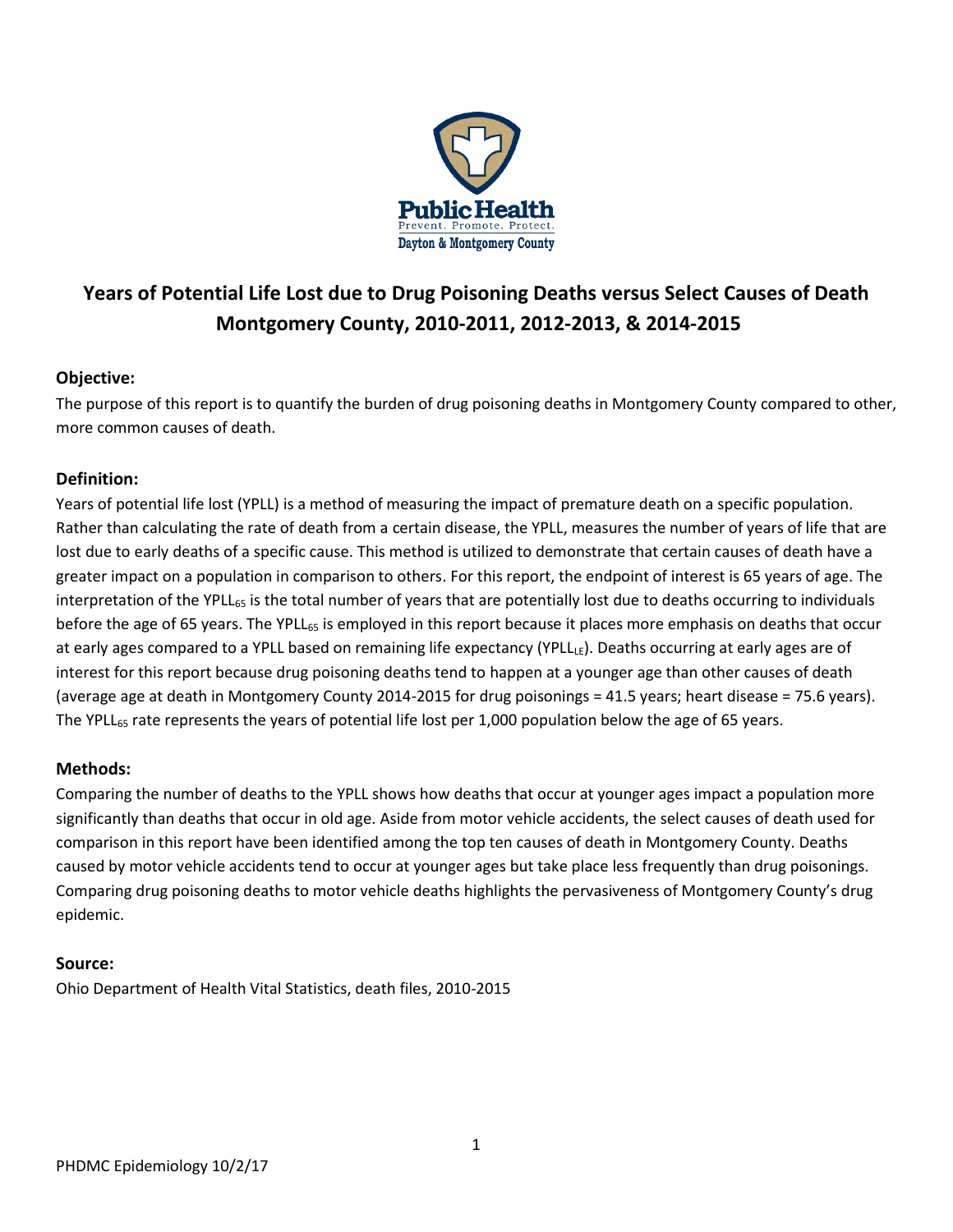# **Number of Deaths and Years of Potential Life Lost**

| Cause of Death*                | 2010-2011 | 2012-2013 | 2014-2015 | <b>Average Age at</b><br>Death (years) $†$ |
|--------------------------------|-----------|-----------|-----------|--------------------------------------------|
| Drug Poisonings <sup>#</sup>   | 266       | 383       | 528       | 41.5                                       |
| <b>Heart Disease</b>           | 2,374     | 2,496     | 2,677     | 75.6                                       |
| Cancer                         | 2,559     | 2,469     | 2,468     | 71.6                                       |
| <b>Diabetes</b>                | 433       | 412       | 363       | 71.2                                       |
| Stroke                         | 537       | 543       | 639       | 79.7                                       |
| CLRD <sup>§</sup>              | 665       | 719       | 688       | 76.3                                       |
| <b>Motor Vehicle Accidents</b> | 119       | 112       | 105       | 45.2                                       |

#### **Number of Deaths, Montgomery County, 2010-2015**

\*Deaths are classified using the International Classification of Diseases, Tenth Revision (ICD–10).

†Average age at death, Montgomery County, 2014-2015.

 ‡Drug poisoning deaths are identified using underlying cause-of-death codes X40–X44, X60–X64, X85, and Y10–Y14.

§Chronic Lower Respiratory Disease

**Indicates Greatest Number of Deaths** 

- Five times as many heart disease deaths (2,677 deaths) compared to drug poisoning deaths (528 deaths) occurred in 2014-2015.
- The average age at death is lowest for drug poisonings (41.5 years).

#### **Years of Potential Life Lost, Montgomery County, 2010-2015**

| Cause of Death*                         | 2010-2011     | 2012-2013          | 2014-2015           |
|-----------------------------------------|---------------|--------------------|---------------------|
| Drug Poisonings <sup>+</sup>            | 5,810 years   | <b>8,258 years</b> | <b>12,210 years</b> |
| <b>Heart Disease</b>                    | $6,533$ years | 7,063 years        | 7,175 years         |
| Cancer                                  | 7,370 years   | $6,888$ years      | $6,785$ years       |
| <b>Diabetes</b>                         | $1,495$ years | $1,155$ years      | $1,030$ years       |
| <b>Stroke</b>                           | $1,150$ years | 925 years          | 980 years           |
| $CLRD$ <sup><math>\ddagger</math></sup> | 980 years     | $1,045$ years      | 880 years           |
| Motor Vehicle Accidents                 | $2,658$ years | 2,230 years        | $2,240$ years       |

 \*Deaths are classified using the International Classification of Diseases, Tenth Revision (ICD–10). †Drug poisoning deaths are identified using underlying cause-of-death codes X40–X44, X60–X64, X85, and Y10–Y14.

‡Chronic Lower Respiratory Disease

#### **Indicates Greatest YPLL**

• The YPLL from drug poisonings (12,210 years) was 1.7 times higher than the YPLL from heart disease (7,175 years); 5,035 more years of life were lost due to drug poisonings than due to heart disease (leading cause of death in Montgomery County) in 2014-2015.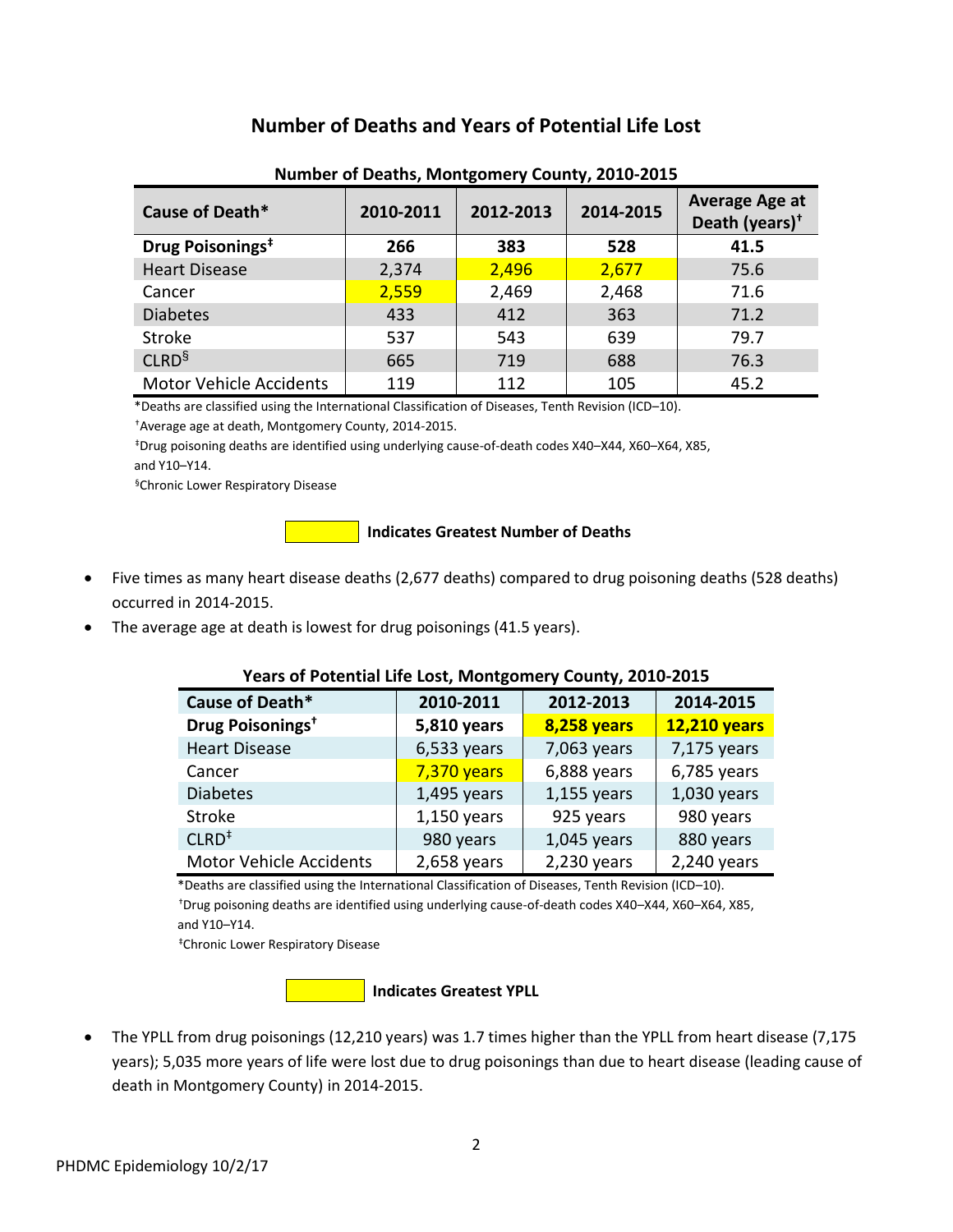

# **Years of Potential Life Lost due to Drug Poisonings vs. Select Causes of Death Montgomery County, 2010-2015**



| Percent Change in Number of Deaths and YPLL due to Drug Poisonings, Montgomery County |                                       |                                    |  |  |  |
|---------------------------------------------------------------------------------------|---------------------------------------|------------------------------------|--|--|--|
|                                                                                       | $2010 - 2011 \rightarrow 2012 - 2013$ | $2012 - 2013 \implies 2014 - 2015$ |  |  |  |
| <b>Number of Deaths</b>                                                               | 44.0% ^                               | 37.9% $\uparrow$                   |  |  |  |
| <b>YPLL</b>                                                                           | 42.1% $\Lambda$                       | 47.9% $\Lambda$                    |  |  |  |

## **Key Points:**

- The YPLL for drug poisoning deaths increased by 48% from 8,258 years in 2012-2013 to 12,210 years in 2014- 2015 and remained the highest YPLL. This means that Montgomery County residents lost nearly 4,000 more years of life due to drugs in 2014-2015 than in 2012-2013.
- The number of deaths attributed to drug poisonings increased by 38% from 383 deaths in 2012-2013 to 528 deaths in 2014-2015.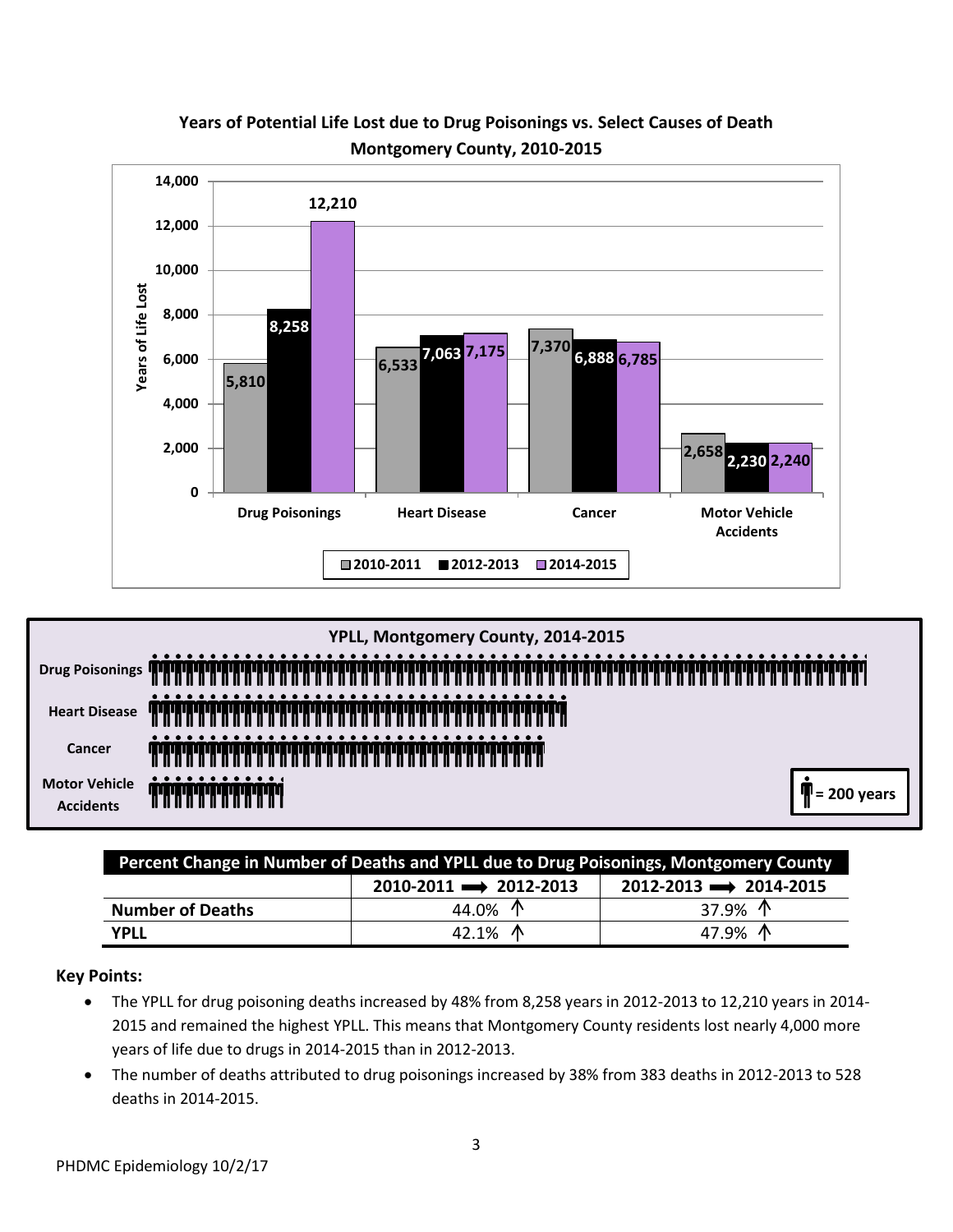| Cause of Death*                         | 2010-2011 | 2012-2013 | 2014-2015   |
|-----------------------------------------|-----------|-----------|-------------|
| Drug Poisonings <sup>+</sup>            | 6.4       | 9.2       | <b>13.8</b> |
| <b>Heart Disease</b>                    | 7.2       | 7.9       | 8.1         |
| Cancer                                  | 8.1       | 7.7       | 7.7         |
| <b>Diabetes</b>                         | 1.6       | 1.3       | 1.2         |
| <b>Stroke</b>                           | 1.3       | 1.0       | 1.1         |
| $CLRD$ <sup><math>\ddagger</math></sup> | 1.1       | 1.2       | 1.0         |
| <b>Motor Vehicle Accidents</b>          | 2.9       | 2.5       | 2.5         |

## **YPLL Rate (per 1,000 population <65 years), Montgomery County, 2010-2015**

 \*Deaths are classified using the International Classification of Diseases, Tenth Revision (ICD–10). †Drug poisoning deaths are identified using underlying cause-of-death codes X40–X44, X60–X64, X85, and Y10–Y14.

‡Chronic Lower Respiratory Disease



# **YPLL Rate of Drug Poisoning Deaths vs. Select Causes of Death, Montgomery County, 2010-2015**



## **Key Points:**

- Cancer deaths (8.1) had the highest YPLL rate in 2010-2011.
- In 2012-2013 and 2014-2015, deaths caused by drug poisonings had the highest YPLL rate (9.2 and 13.8, respectively).
- The YPLL rate for drug poisonings increased by 44% from 6.4 (2010-2011) to 9.2 (2012-2013), and then it increased by an additional 50% from 9.2 (2012-2013) to 13.8 (2014-2015).
- In 2014-2015, for every 1,000 people under the age of 65 years, 13.8 years of potential life were lost due to drug poisoning deaths.